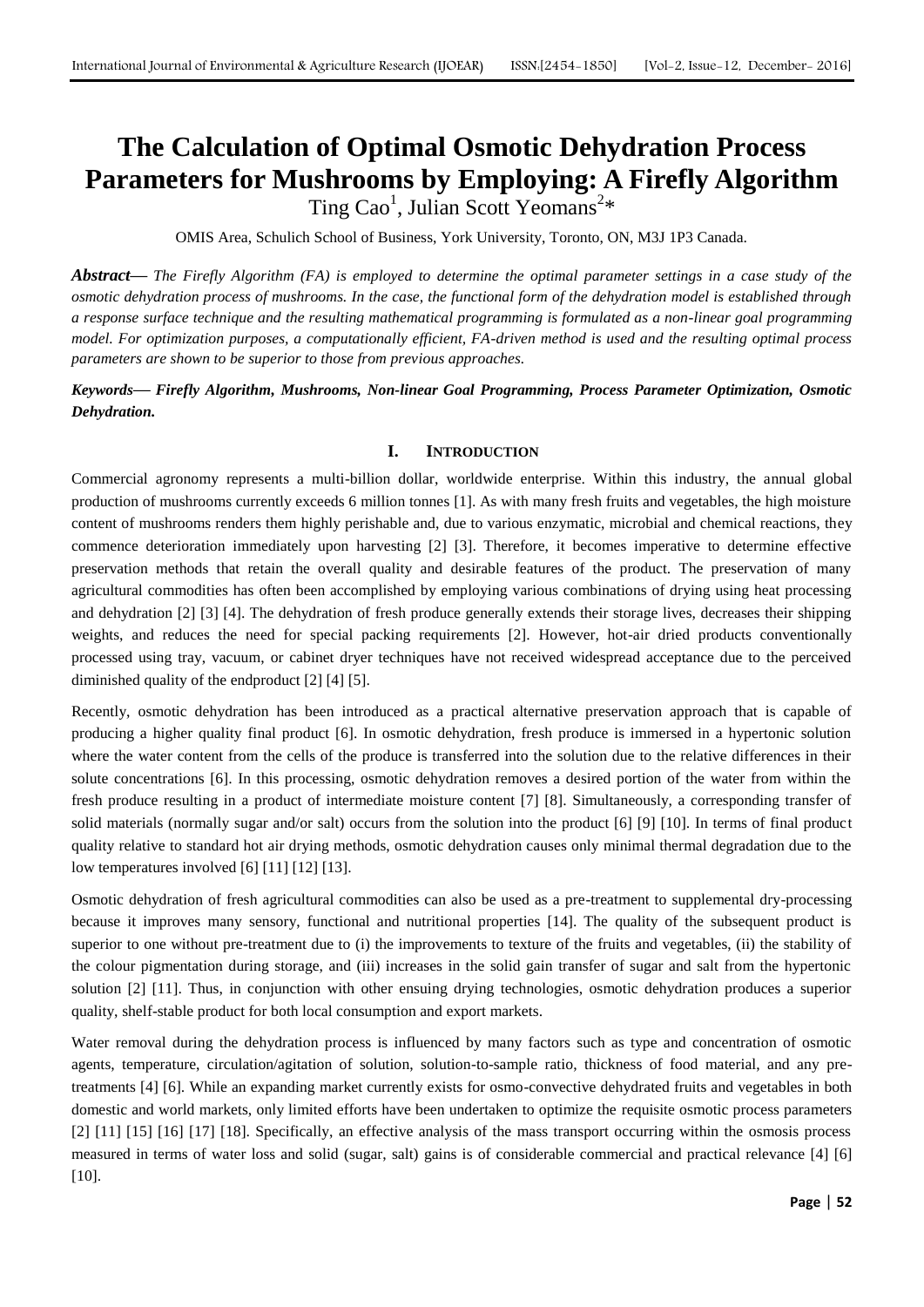In this study, the functional form of the osmotic dehydration process for mushrooms is constructed using a standard response surface technique [17] [18] [19] [20] [21]. The format of the resulting optimization model is shown to be a non-linear goal programming problem [15] [16] [17] [18]. This study employs the Firefly Algorithm (FA) [17] [22] [23] [24] to determine the optimal osmotic parameters for the mushroom dehydration case considered in [2]. It can be shown that the resulting osmotic process parameters produced by the FA are superior to those from the previous approaches.

#### **II. FUNCTIONAL FORM AND MATHEMATICAL MODEL OF THE OSMOTIC DEHYDRATION PROCESS**

The first section of the analysis examines the dehydration case of mushrooms taken from [2]. In the case, a brine solution is employed for dehydration and the solid gain corresponds to the transport of salt from the brine into the mushrooms. The first step requires the construction of an appropriate model of the responses to the three main osmotic process parameters  $-$  (i) solution temperature, (ii) hypertonic solution concentration and (iii) duration of osmosis – on the water loss and solid gain of the mushrooms. This functional representation can then be used to predict the water loss and salt gain impacts in the mushrooms over the requisite experimental ranges of the three designated parameters. Once the appropriate model has been constructed, the next step is to optimize this model in order to determine the maximum water loss and the optimum salt gain achieved during dehydration. In the subsequent formulations, let T represent the brine solution temperature in  $\mathrm{C}$ , C be the salt solution concentration in percent, and D be the duration of the osmosis measured in minutes. For the response variables, let WL be the percentage of water loss and SG represent the solid gain of the product during the dehydration process. In this instance, SG corresponds to the percentage of salt gain in the mushrooms.

Response surface methods are statistical techniques frequently used for optimization in empirical studies [19] [20] [21]. Response surfaces employ quantitative data in appropriately designed experiments to simultaneously ascertain the various variable relationships within multivariate problems [21]. The equations constructed describe the effect of various test variables on responses, determine interrelationships among the test variables and represent the combined effect of all test variables in any response. Response surfaces enable an experimenter to undertake an efficient exploration of a process or system [20] [21]. These approaches have frequently been used in the optimization of food processes [2] [11] [25] [26] [27] [28] [29] and will, consequently, be employed in this study to determine the appropriate mathematical representation. The proposed model can then be used to predict the water loss and salt gain in the dehydration of mushrooms over the different experimental ranges for the process durations, brine concentrations and solution temperatures.

For the osmotic dehydration process, it should be noted that the exact mathematical representation for the relationship between the parameters remains unknown. Thus, a response surface methodology enables an empirical approximation to it using efficient experimental design techniques [20] [21]. The specific testing design actually contains the three variables (*T, C, D*) each set at three levels using the data taken from [2] in order to determine the corresponding water loss (*WL*) and salt gain (*SG*) responses. The design for the various combinations of input variables and levels requires the various experimental combinations shown in TABLE 1 (see [2]), while the values determined for the response variables *WL* and *SG* appear in last two columns of TABLE 1.

Based upon the response surface experimental design appropriately applied to the water loss and the salt gain outputs of TABLE 1 [19] [20] [21], the functional equations empirically determined for responses are:<br>  $WL = 19.58 - 0.13T + 1.7C + 0.98D + 0.00357TD + 0.00673CD - 343C^2 - 0.0106D$ <br>  $SG = -13.87 + 0.11T + 1.09C + 0.14D - 0.000973T^2 - 0.0296C^2 - 0.00$ 2 2 1 19 2 2 1 19 2 2 1 1 2 2 2 1 1 2 2 2 1 1 2 2 2 1 1 2 2 2 1 1 2 2 2 1 1 2 2 2 1 1 2 2 2 1 1 2 2 2 1 1 2 2 2 1 1 2 2 2 1 2 2 1 1 2 2 2 1 2 2 2 1 2 2 2 1 2 2 2 1 2 2 2 1 2 2 2 1 2 2 2 1 2 2 2 1 2 2 2 1 2 2 2 1 2 2 2 1 2

$$
WL = 19.58 - 0.13T + 1.7C + 0.98D + 0.00357TD + 0.00673CD - 343C^2 - 0.0106D^2 \tag{1}
$$

$$
SG = -13.87 + 0.11T + 1.09C + 0.14D - 0.000973T^2 - 0.0296C^2 - 0.00129D^2 \tag{2}
$$

Mehta et al. [2] established organoleptic ranges for the osmotic dehydration parameters and restricted their search for best parameter settings to values within these ranges. Organoleptic properties refer to sensory aspects of food including taste, sight, smell, touch, dryness, moisture content, and stale-fresh factors. In order to find values for the osmotic dehydration parameters, Mehta et al. [2] constructed a number of contour plots by varying the values of the three variables and observed the effect that these had on their response functions. By superimposing these contours onto a single chart, the best settings for the temperature, concentration, and duration variables were determined to be 44.89  $^{\circ}$ C, 16.53% and 47.59 minutes, respectively. These settings generate responses of 40.55% for water loss and 2.98% for salt gain (see TABLE 2).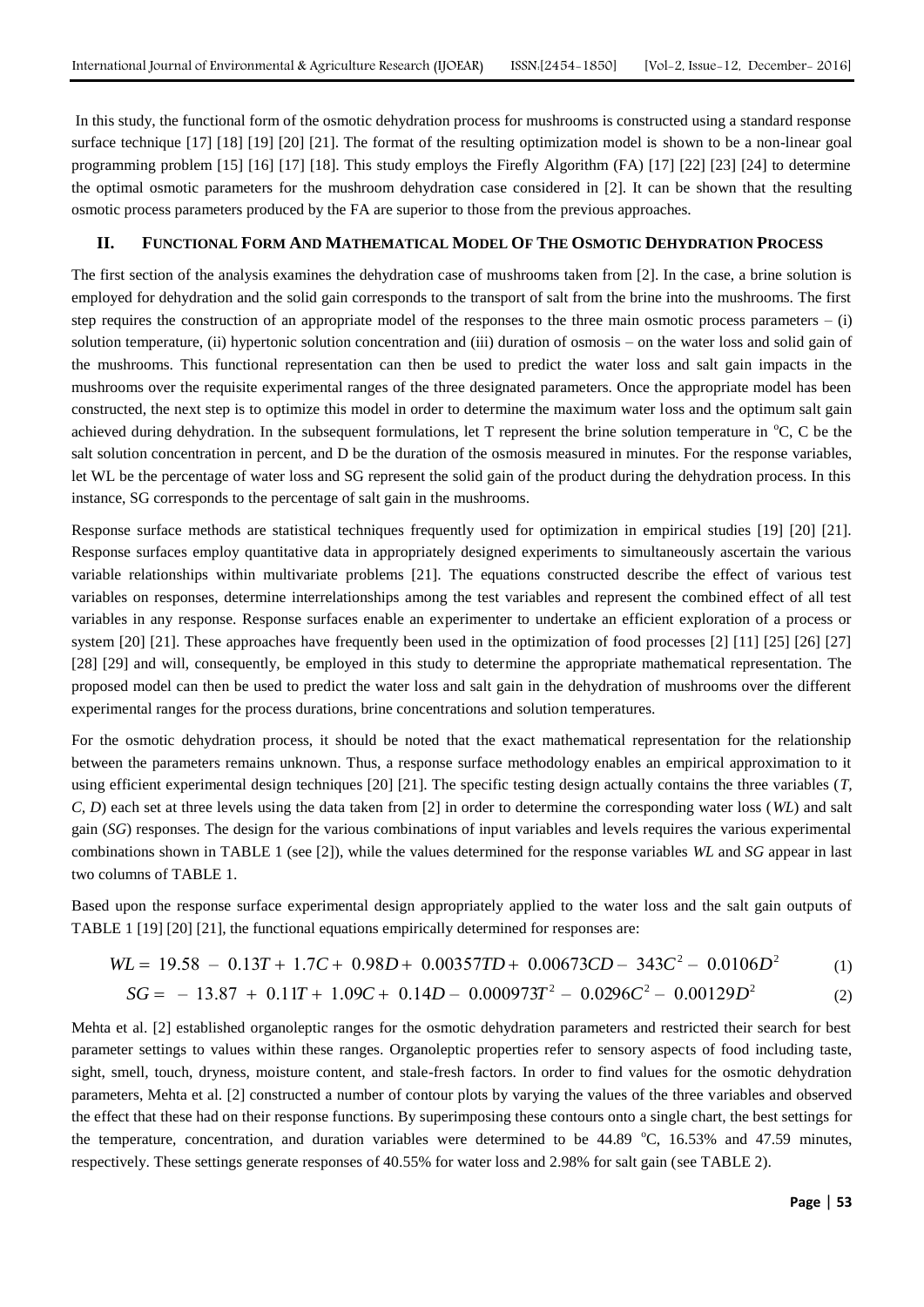| Level<br>for $T$ | Temperature $(^{\circ}C)$ | Level<br>for $\cal C$ | Concentration (%) | Level<br>for $D$ | Duration<br>(Mins) | Water Loss (%) | Salt Gain (%) |
|------------------|---------------------------|-----------------------|-------------------|------------------|--------------------|----------------|---------------|
| $\mathbf{1}$     | 55                        | $\mathbf{1}$          | $20\,$            | $\boldsymbol{0}$ | 45                 | 44.93          | 3.24          |
| $\mathbf{1}$     | 55                        | $-1$                  | 10                | $\boldsymbol{0}$ | 45                 | 36.38          | 1.03          |
| $-1$             | 35                        | $\mathbf{1}$          | 20                | $\overline{0}$   | 45                 | 39.70          | 2.56          |
| $-1$             | 35                        | $-1$                  | 10                | $\boldsymbol{0}$ | 45                 | 29.92          | 0.59          |
| $\mathbf{1}$     | 55                        | $\boldsymbol{0}$      | 15                | $\mathbf{1}$     | 60                 | 43.92          | 2.90          |
| $\mathbf{1}$     | 55                        | $\boldsymbol{0}$      | 15                | $-1$             | 30                 | 34.23          | 2.24          |
| $-1$             | 35                        | $\overline{0}$        | 15                | $\mathbf{1}$     | 60                 | 37.09          | 2.34          |
| $-1$             | 35                        | $\boldsymbol{0}$      | 15                | $-1$             | 30                 | 29.54          | 1.73          |
| $\overline{0}$   | 45                        | $\mathbf{1}$          | 20                | $\mathbf{1}$     | 60                 | 45.04          | 3.03          |
| $\overline{0}$   | 45                        | $\mathbf{1}$          | $20\,$            | $-1$             | $30\,$             | 35.51          | 2.22          |
| $\overline{0}$   | 45                        | $-1$                  | $10\,$            | $\mathbf{1}$     | 60                 | 33.69          | 1.06          |
| $\Omega$         | 45                        | $-1$                  | 10                | $-1$             | 30                 | 26.18          | 0.33          |
| $\overline{0}$   | 45                        | $\boldsymbol{0}$      | 15                | $\boldsymbol{0}$ | 45                 | 38.05          | 2.57          |
| $\mathbf{0}$     | 45                        | $\boldsymbol{0}$      | 15                | $\boldsymbol{0}$ | 45                 | 38.44          | 2.64          |
| $\overline{0}$   | 45                        | $\mathbf{0}$          | 15                | $\overline{0}$   | 45                 | 38.27          | 2.64          |
| $\Omega$         | 45                        | $\overline{0}$        | 15                | $\overline{0}$   | 45                 | 38.55          | 2.79          |
| $\boldsymbol{0}$ | 45                        | $\boldsymbol{0}$      | 15                | $\boldsymbol{0}$ | $45\,$             | 38.60          | 2.82          |

**TABLE 1 RESPONSE SURFACE EXPERIMENTAL DESIGN LAYOUT FOR 3 VARIABLES AND 3 LEVELS**

## **TABLE 2**

**BEST OSMOTIC DEHYDRATION PARAMETERS DETERMINED BY MEHTA ET AL. [2]**

| Temperature $(^{\circ}C)$ | Concentration (%) | Duration (Mins) | Water Loss $(\%)$ | Salt Gain (%) |
|---------------------------|-------------------|-----------------|-------------------|---------------|
| 44.89                     | 16.53             | 47.59           | 40.55             | 2.98          |

## **III. A GOAL PROGRAMMING FORMULATION FOR SETTING OSMOTIC DEHYDRATION PARAMETERS**

The determination of the parameters settings can be viewed as a multi-response optimization process and could, therefore, be transformed into a corresponding mathematical programming model [15] [16] [17] [18]. In this section, this formulation will be accomplished by converting the parameter setting process into an equivalent goal programming format.

Based upon the organoleptic requirements established for the parameters and response functions in [2], the technical constraints for the problem can be specified as:

| $26.18 \leq W L \leq 45.04$ |  |
|-----------------------------|--|
|                             |  |

$$
0.33 \le SG \le 3.24\tag{4}
$$

$$
35 \le T \le 55 \tag{5}
$$

$$
10 \le C \le 20 \tag{6}
$$

$$
30 \le D \le 60 \tag{7}
$$

Additional organoleptic preferences can be applied to the responses and variables for the solution. The targets for these desired criteria are summarized in TABLE 3. From a hierarchical preference attainment perspective, several of these criteria can be recognized as more important attributes to achieve than the others. Namely, from a dehydration perspective, the water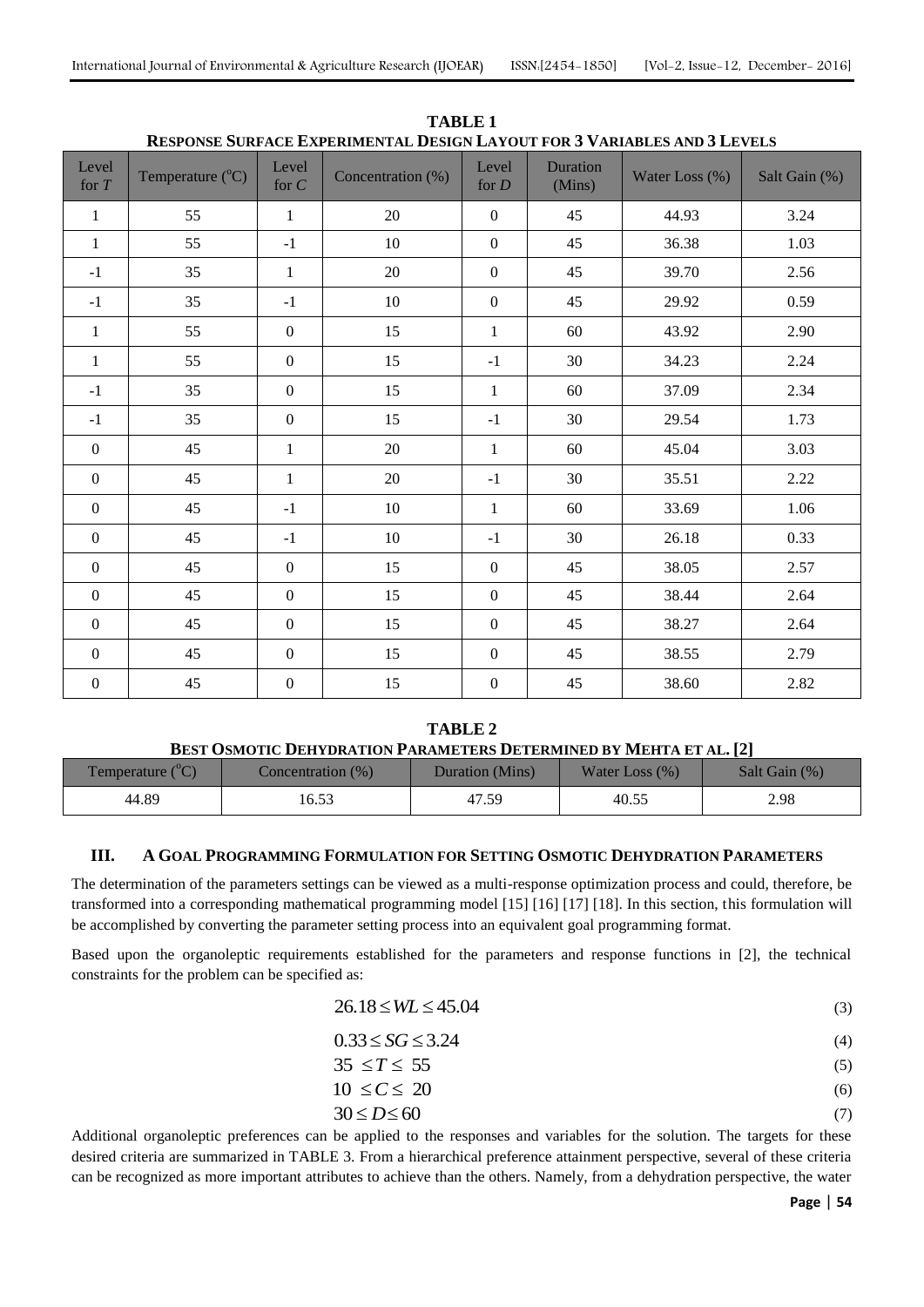loss should be as high as possible within the indicated range, while from a taste perspective, the salt gain needs to be as close to 2.98% as possible. The relative importance for the achievement of these hierarchy targets is indicated in the last column of TABLE 3.

| Parameter                 | Goal | Requirement     | Lower<br>Limit | Upper<br>Limit | <b>Relative Importance</b> |
|---------------------------|------|-----------------|----------------|----------------|----------------------------|
| Temperature $(^{\circ}C)$ |      | Minimize        | 35             | 55             | Important                  |
| Concentration (%)         | ∍    | Minimize        | 10             | 20             | Important                  |
| Duration (Mins)           | 3    | Minimize        | 30             | 60             | Important                  |
| Water Loss $(\% )$        | 4    | Maximize        | 23.02          | 44.05          | Very Important             |
| Salt Gain (%)             |      | Target = $2.98$ | 0.33           | 3.24           | Very Important             |

**TABLE 3 RANGES FOR PROCESS VARIABLES AND RESPONSE GOALS IN THE OSMOTIC DEHYDRATION**

Hence, from a mathematical perspective, each of these desired targets can be specified as a definitive goal and the entire formulation can then be transformed into a conventional goal programming problem. An objective function that appropriately penalizes deviations from the desired targets must be created and, in the subsequent mathematical programming formulation, a percentage deviation objective weighted by the relative importance of each goal is employed. Consequently, the problem of determining osmotic dehydration parameter values can be transformed into the following nonlinear goal programming formulation.

Minimize

subject to

| $W_1 * P_1 + W_2 * P_2 + W_3 * P_3 + W_4 * N_4 + W_5 * (P_5 + N_5)$ | (8) |
|---------------------------------------------------------------------|-----|

$$
P_1 = T - 35\tag{9}
$$

$$
N_1 = 55 - T \tag{10}
$$

$$
P_2 = C - 10\tag{11}
$$

$$
N_2 = 20 - C \tag{12}
$$

$$
P_3 = D - 30\tag{13}
$$

$$
N_3 = 60 - D \tag{14}
$$

$$
P_4 = WL - 26.18 \tag{15}
$$

$$
N_4 = 45.04 - WL \tag{16}
$$

$$
P_5 = SG - 2.98\tag{17}
$$

$$
N_5 = 2.98 - SG \tag{18}
$$

$$
P_6 = SG - 0.33 \tag{19}
$$

$$
N_6 = 3.24 - SG
$$
\n
$$
P_i \ge 0, N_i \ge 0
$$
\n
$$
i = 1, 2, 3, 4, 5, 6
$$
\n(20)\n(21)

$$
P_i \geq 0, N_i \geq 0 \qquad \qquad i = 1, 2, 3, 4, 5, 6 \qquad (21)
$$

In order to complete the transformation of the problem into the series of defined goals, several additional deviation variables have been introduced. Namely, for the goal model, define  $P_i$  and  $N_i$ ,  $i = 1$  to 6, to be the positive and negative deviations, respectively, from the disparate goal targets and constraint limits shown for the variables in TABLE 3. Let *W<sup>i</sup>* correspond to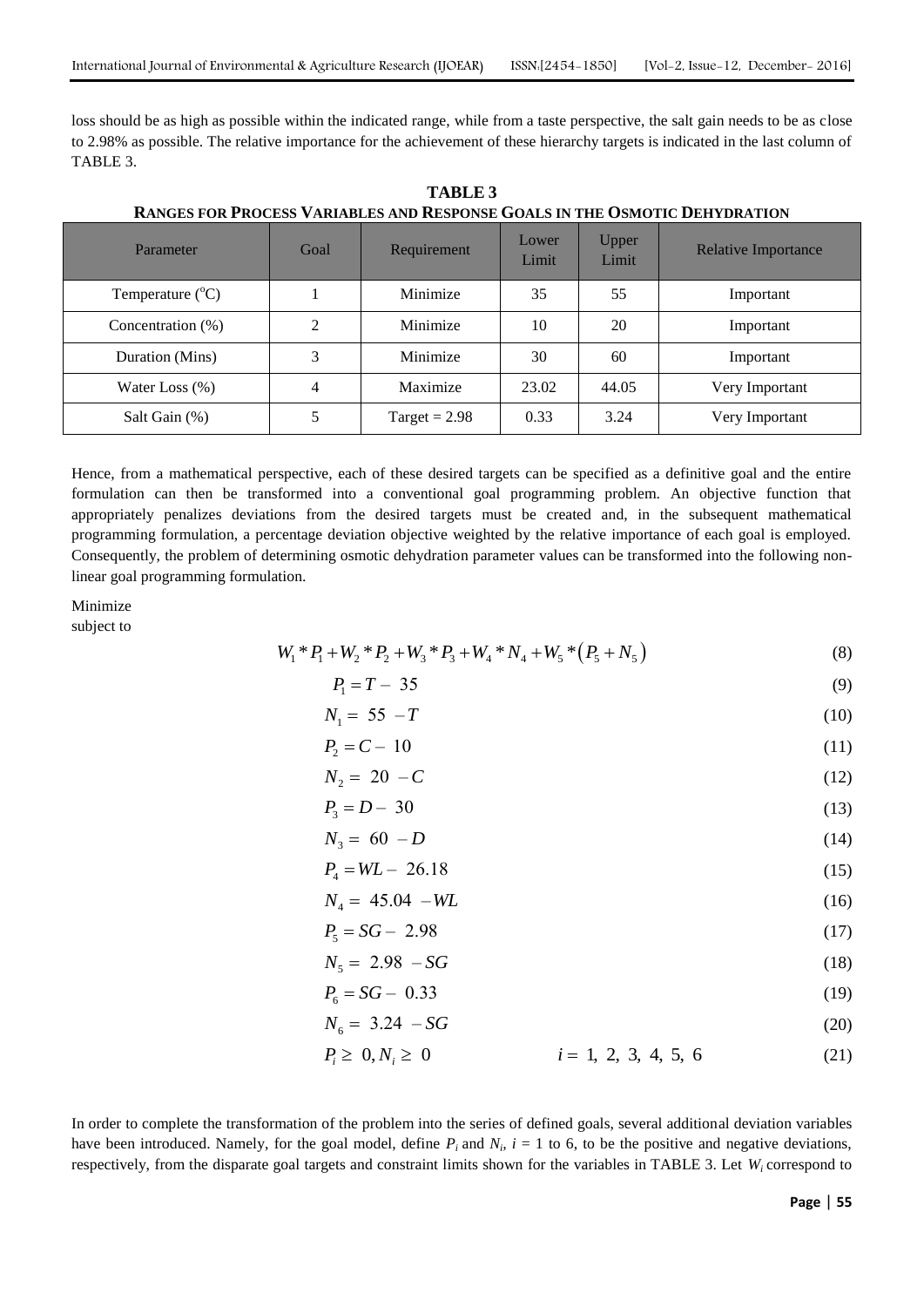weighting factors applied to goal  $i$ ,  $i = 1$  to 5, to reflect the relative importance in achieving that goal's target. Each  $W_i$  also contains the appropriate denominator constant required to transform the deviation variables into the requisite percentage deviation value format. Thus, solving the goal programming model would be equivalent to determining optimal parameter values for the osmotic dehydration process

#### **IV. A GOAL PROGRAMMING, FIREFLY ALGORITHM-DRIVEN OPTIMIZATION APPROACH**

While numerous different techniques could have been used to solve the resulting optimization problem, the method actually applied uses an FA procedure. For optimization, Yang [23] has proved that the FA is more computationally efficient than other such commonly-used metaheuristics as simulated annealing, enhanced particle swarm optimization, and genetic algorithms. Thus, the FA represents a very computationally efficient solution procedure. This section provides a brief outline of the FA procedure, while more comprehensive descriptions can be found in [22] and [23].

The FA is a population-based, nature-inspired metaheuristic in which each firefly within the population corresponds to one potential solution to the problem. All FA procedures employ three specific rules: (i) The fireflies within a population are unisex, so that one firefly will be attracted to other fireflies irrespective of their sex; (ii) Attractiveness between any two fireflies is proportional to their brightness, implying that the less bright firefly will move towards the brighter one; and (iii) The explicit brightness of any firefly is explicitly determined by the corresponding value of its objective function. For maximization problems, the brightness can be considered proportional to the value of the objective function. Yang (2010) demonstrates that the FA approaches the global optima whenever the number of fireflies  $n \rightarrow \infty$  and the number of iterations t, is set so that t >>1. In reality, the FA has been shown to converge extremely quickly into both local and global optima [22] [23]. The basic operational steps of the FA are summarized in Fig 1 (Yang 2010).

Objective Function  $F(X)$ ,  $X = (x_1, x_2, \ldots, x_d)$ 

Generate the initial population of n fireflies,  $X_i$ ,  $i = 1, 2, \ldots, n$ 

Light intensity  $I_i$  at  $X_i$  is determined by  $F(X_i)$ 

Define the light absorption coefficient γ

**while** (t < MaxGeneration)

**for**  $i = 1$ : *n*, all *n* fireflies

**for**  $i = 1$ : n , all n fireflies (inner loop)

**if**  $(I_i < I_j)$ , Move firefly *i* towards *j*; **end if** 

Vary attractiveness with distance  $r$  via  $e^{-\gamma r}$ 

#### **end for** *j*

**end for** *i*

Rank the fireflies and find the current global best solution **G\***

#### **end while**

Postprocess the results

*Figure 1: pseudo code of the firefly algorithm*

There are two important requirements that must be determined for the FA: (i) the variation of light intensity and (ii) the formulation of attractiveness. Without loss of generality, it can always be assumed that the attractiveness of a firefly is determined by its brightness which in turn is associated with the encoded objective function. In the simplest case, the brightness of a firefly at a particular location X would be its calculated objective value  $F(X)$ . However, the attractiveness,  $\Box$ , between fireflies is relative and will vary with the distance r<sub>ij</sub> between firefly *i* and firefly *j*. In addition, light intensity decreases with the distance from its source, and light is also absorbed in the media, so the attractiveness should be allowed to vary with the degree of absorption. Consequently, the overall attractiveness for a firefly specified as:

$$
\beta = \beta_0 \exp(-\gamma r^2) \tag{22}
$$

**Page** | **56**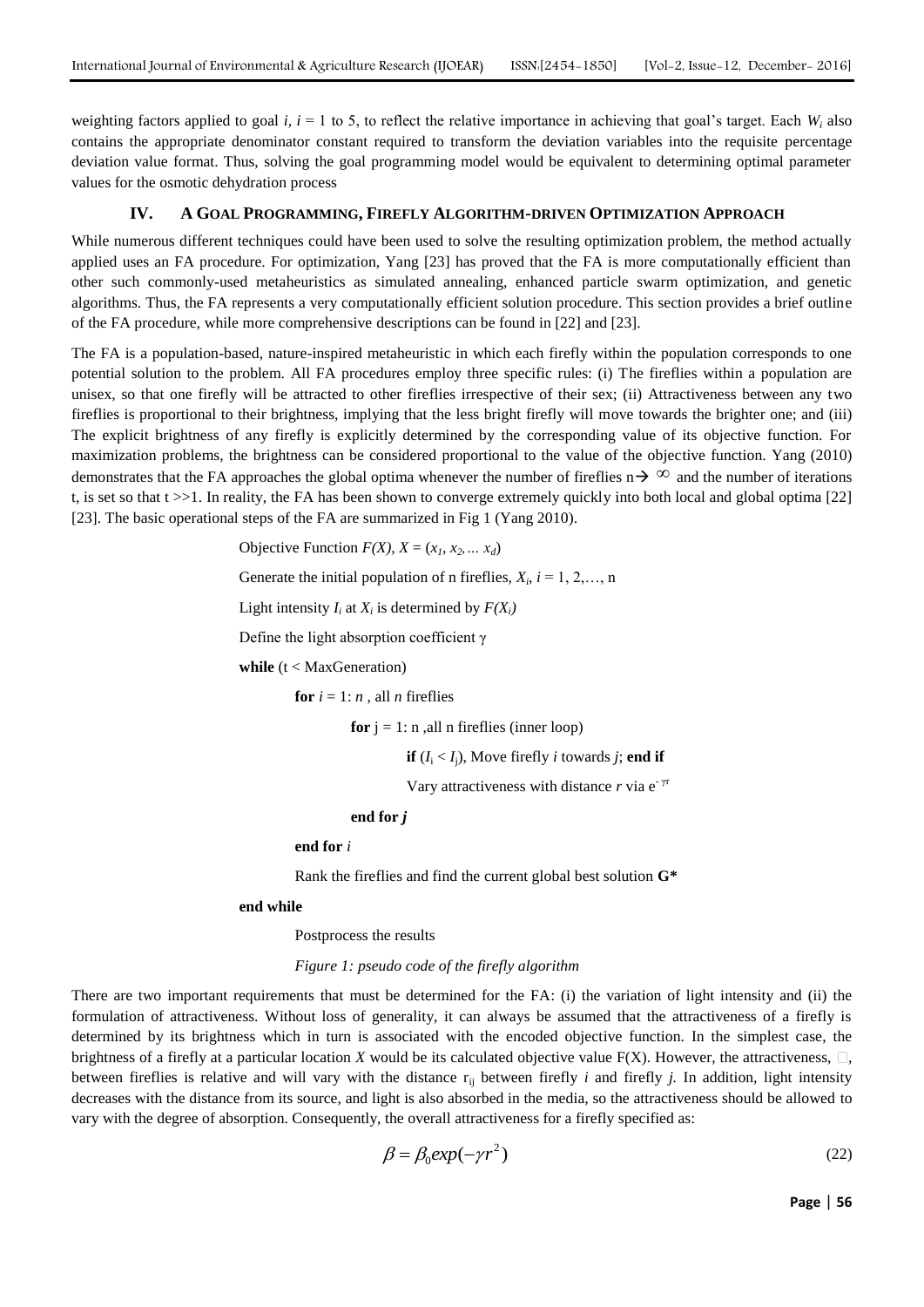where  $\beta_0$  is the attractiveness at distance  $r = 0$  and  $\Box$  is the fixed light absorption coefficient for the specific medium. The distance *rij* between any two fireflies *i* and *j* located at *X<sup>i</sup>* and *X<sup>j</sup>* , respectively, is calculated using the Euclidean norm. The

\n movement of a firefly *i* that is attracted to another more attractive (i.e. brighter) firefly *j* can therefore be specified as:\n 
$$
X_i = X_i + \beta_0 \exp(-\gamma (r_{ij})^2) \left( X_i - X_j \right) + a \varepsilon_i
$$
\n

In this expression, the second term is the movement due to relative attraction and the third term represents a randomization component. Yang [23] states that  $\square \square$  represents a randomization parameter selected within the range [0,1] and  $\square_i$  corresponds to a vector of random numbers drawn from either a standard normal or a uniform (generally [-0.5,0.5]) distribution. This expression represents a random walk biased toward brighter fireflies. Furthermore, if *β<sup>0</sup>* = 0, it becomes a simple random walk. The parameter  $\Box$  portrays the variation of attractiveness and its value can determine the algorithm's rate of convergence. Normally,  $\Box$  is typically set between 0.1 to 10 in most practical applications [23]. For the computational approaches for the FA considered in this study, the variation of attractiveness parameter  $\Box$  is fixed at 5 while the randomization parameter  $\Box$  is initially set at 0.6, but is then gradually decreased to a value of 0.1 as the procedure approaches its maximum number of iterations (see [23]).

Optimizing the goal programming problem using the FA-driven procedure, the best process parameters for the osmotic dehydration of the mushrooms were calculated. The resulting values are shown in TABLE 4. Comparing these values to those found by Mehta et al. [2], it can be seen that the salt concentration increases by 2.5%, the required temperature increases by 9°C, while the duration of dehydration remains essentially unchanged. In terms of the two key response variables, the resulting water loss increases by 4.5%, while the salt gain remains at its desired organoleptic target of 2.98%. Consequently, since the water loss response – which is obviously the fundamental feature of the osmotic dehydration process – has been increased significantly from that determined in [2], this goal programming solution provides a significant improvement.

|                           | Temperature $(^{\circ}C)$ | Concentration (%) | Duration<br>(Mins) | Water Loss $(\%)$ | Salt Gain (%) |
|---------------------------|---------------------------|-------------------|--------------------|-------------------|---------------|
| Mehta <i>et al.</i> $[2]$ | 44.89                     | 16.53             | 47.59              | 40.55             | 2.98          |
| <b>FA</b> Solution        | 54.043                    | 19.031            | 46.777             | 45.04             | 2.98          |

**TABLE 4 OPTIMAL PROCESS PARAMETERS DETERMINED FOR THE OSMOTIC DEHYDRATION OF MUSHROOMS**

In any given optimization problem, for a very large number of fireflies  $n \gg k$  where k is the number of local optima, the initial locations of the n fireflies should be distributed as uniformly as possible to ensure that a comprehensive search throughout the search domain occurs. As the FA proceeds, the fireflies should converge into all of the local optima, including the global ones. By comparing the best solutions among all these optima, the global optima can easily be determined. As noted above, the FA approaches the global optima whenever the number of fireflies  $n \to \infty$  and the number of iterations t, is set so that t >>1 [23]. In reality, the FA has a tendency to converge very quickly into both local and global optima [22] [23].

As can be observed in Fig 1, the two parameters that most directly impact the solution running time of the FA are the values selected for n and *t*. Obviously, for practical applications, the desire is to be able to determine the best solution in the shortest period of time. This would correspond to setting *n* and *t* at the minimum possible values that produce the best solution(s). Using terminology from computational complexity, the search time for the FA is linear in *t*, but is a second order polynomial in *n*.

### **V. CONCLUSION**

In this study, an empirical response surface approach was employed to provide the functional form of the osmotic dehydration responses for mushrooms. Using these estimates of the functional form, the resulting optimization model was formulated into a non-linear goal programming problem. The optimal solution to the goal programming problem was found using a computationally efficient, FA-directed procedure and the osmotic parameters determined were shown to be superior to those found in all previous instances. Since the running time complexity of the FA is linear in the number of iterations but polynomial in the number of fireflies, it would be more computationally practicable to run the FA using a relatively larger number of iterations in combination with a "reasonable" number of fireflies than vice versa. Since an FA can clearly be